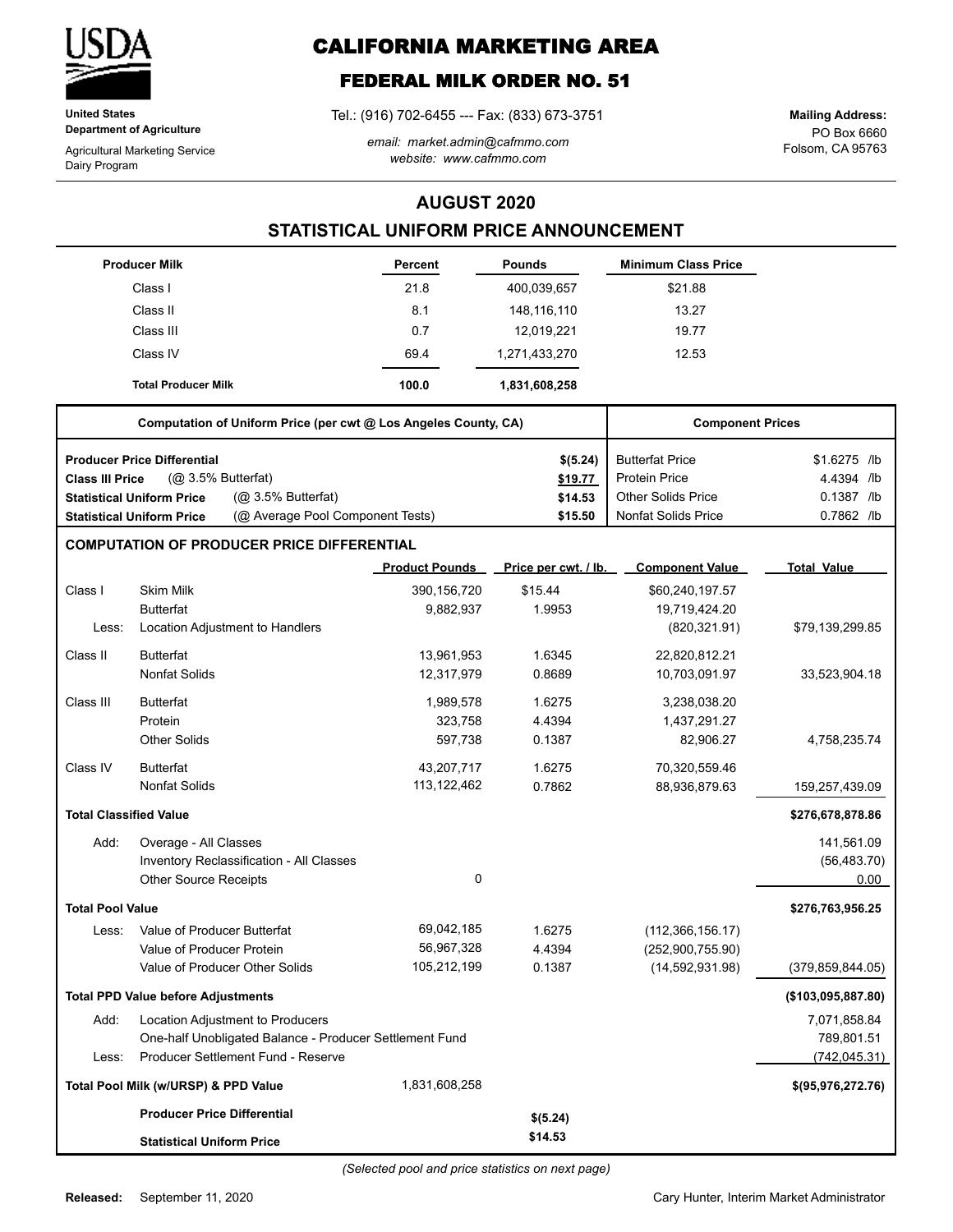# **CALIFORNIA MARKETING AREA**

## **FEDERAL MILK ORDER NO. 51**

| <b>Payment Schedule</b>                                      |                    |  |
|--------------------------------------------------------------|--------------------|--|
| <b>Payment Dates for the Month of:</b>                       | <b>AUGUST 2020</b> |  |
| Payment TO the Producer Settlement Fund due on:              | September 16, 2020 |  |
| Payments FROM the Producer Settlement Fund made on:          | September 18, 2020 |  |
| Final payments TO a Cooperative Association must be made on: | September 18, 2020 |  |
| Final payments to Producers must be RECEIVED by:             | September 21, 2020 |  |
|                                                              |                    |  |

#### **Producer Price Differential and Statistical Uniform Price, by Zone Differential**

|                     | Zone<br>1/<br><b>Differential</b> | <b>Adjustment</b> | <b>Producer</b><br><b>Price</b><br><b>Differential</b> | <b>Statistical</b><br><b>Uniform</b><br><b>Price</b> | 2/ |
|---------------------|-----------------------------------|-------------------|--------------------------------------------------------|------------------------------------------------------|----|
|                     |                                   |                   | dollars per hundredweight                              |                                                      |    |
| As Announced:       | 2.10                              | 0.00              | (5.24)                                                 | 14.53                                                |    |
| <b>Other Zones:</b> | 2.00                              | (0.10)            | (5.34)                                                 | 14.43                                                |    |
|                     | 1.80                              | (0.30)            | (5.54)                                                 | 14.23                                                |    |
|                     | 1.70                              | (0.40)            | (5.64)                                                 | 14.13                                                |    |
|                     | 1.60                              | (0.50)            | (5.74)                                                 | 14.03                                                |    |

Differentials listed apply to zones included in the California Marketing Area. Outside of this area, differentials may be above or below this range. Differentials apply on a county basis. 1/

2/ Prices at 3.5 percent butterfat, 2.99 percent protein, and 5.69 percent other solids.

#### **Producer Milk Received by Component Pounds**

| <b>Producer Milk Receipts</b> | <b>Skim</b>   | <b>Butterfat</b> | <b>Protein</b><br><b>Pounds</b> | <b>Other Solids</b> | <b>Nonfat Solids</b> |
|-------------------------------|---------------|------------------|---------------------------------|---------------------|----------------------|
| Class I                       | 390,156,720   | 9,882,937        | 12,566,901                      | 23,250,689          | 35,817,590           |
| Class II                      | 134, 154, 157 | 13,961,953       | 4,326,247                       | 7,991,732           | 12,317,979           |
| Class III                     | 10,029,643    | 1.989.578        | 323,758                         | 597,738             | 921,496              |
| Class IV                      | 1,228,225,553 | 43,207,717       | 39,750,422                      | 73,372,040          | 113,122,462          |
| <b>Total Producer Milk</b>    | 1,762,566,073 | 69.042,185       | 56,967,328                      | 105,212,199         | 162,179,527          |

#### **Selected Pool Statistics**

| Est Class I Percentages |            | Average test of producer receipts: |              |
|-------------------------|------------|------------------------------------|--------------|
| Skim                    | 24.77<br>% | <b>Butterfat</b>                   | 3.77 %       |
| <b>Butterfat</b>        | 15.88<br>% | Protein                            | 3.11%        |
|                         |            | <b>Other Solids</b>                | $\%$<br>5.74 |

#### **Administrative Assessment and Marketing Service Deduction**

| § 1000.85 - Assessment for order administration | \$0,030 per hundredweight |
|-------------------------------------------------|---------------------------|
| § 1000.86 - Deduction for marketing services    | \$0.040 per hundredweight |